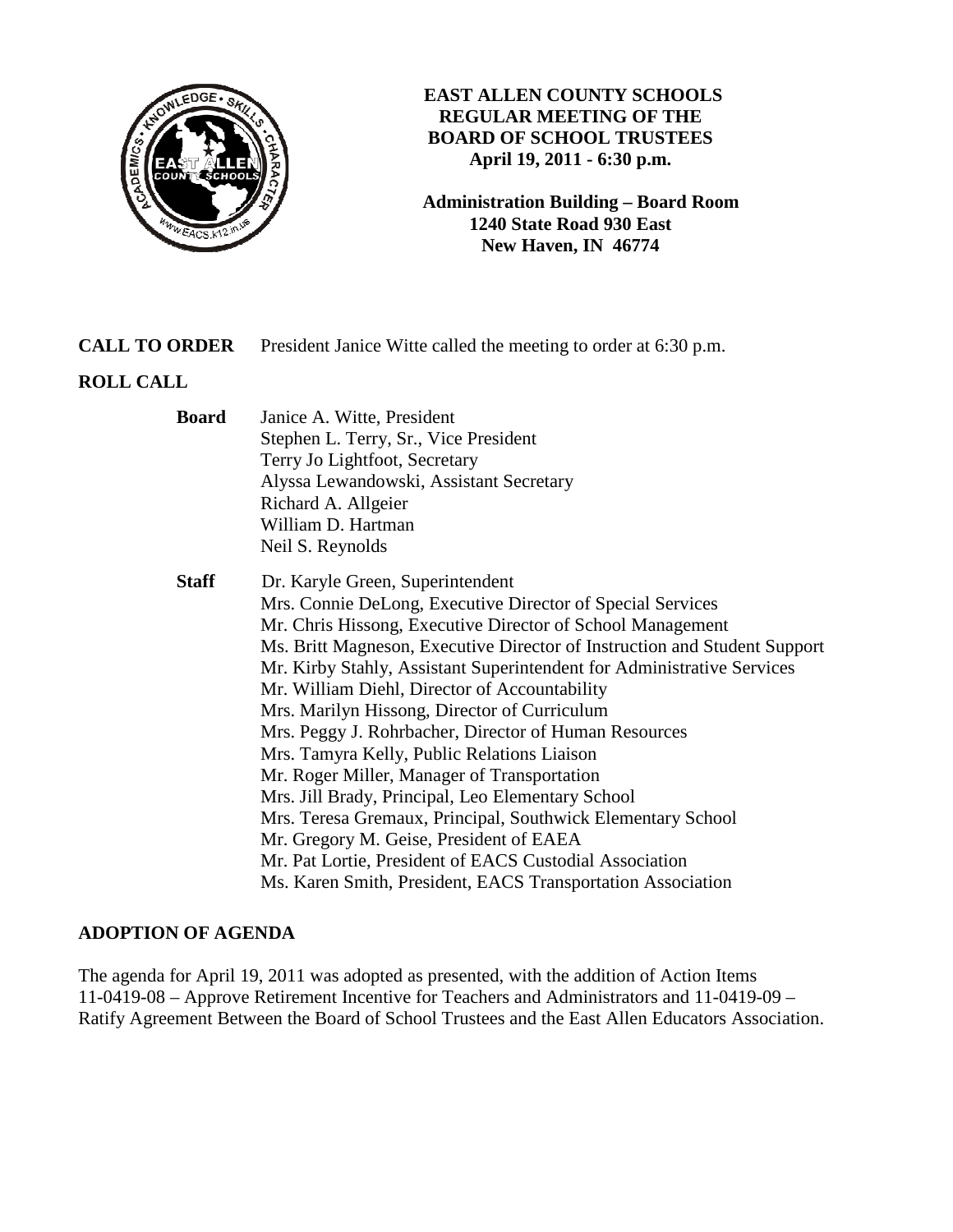### **RECOGNITIONS**

#### **Name** Topic **Name** Topic

Jerriaun (Jerry) Adams, Aarion Austin, Breanna Armstrong, Prince Chapman Academy STAR Students Dionna Bratton, Amari Brooks, Patrick Cotton, Jocelyn Dennis, Baltazar Diaz, Brianna Escobar, Vanessa Esquivel, Amarie Fields, Armonie Fields, Sha-Holoney Hardy, Raheme Jackson, Savon Kizer, Javeion Owens, Patricia Pizano, Jasmine White, Kearest White, and Jalen Willis

#### **HEARING OF VISITORS**

Public input was taken in a small group setting with an opportunity to have meaningful dialogue with members of the Board of School Trustees. Administrators took notes which were sent to all Board members for perusal.

| <b>APPROVAL OF MINUTES:</b> March 15, 2011 Executive Session |
|--------------------------------------------------------------|
| March 15, 2011 Regular Meeting                               |

#### **INFORMATION ITEMS**

1. Allocations/Grant Awards for EACS – First Quarter 2011

#### **SUPERINTENDENT COMMUNICATIONS**

| S <sub>p</sub> e <sub>aker(s)</sub> | <b>Subject</b>                   |
|-------------------------------------|----------------------------------|
| Roger Miller                        | Redesign Update - Transportation |

#### **ACTION AGENDA**

#### **CONSENT MOTION:**

| 11-0419-01 | <b>Approval of Human Resources Report</b>                                                                                      |
|------------|--------------------------------------------------------------------------------------------------------------------------------|
| 11-0419-02 | <b>Approval of Financial Reports</b>                                                                                           |
| 11-0419-03 | <b>Approval of Meetings and Conferences Requests</b>                                                                           |
| 11-0419-04 | Approve Request for Support from the Community Foundation of Greater Fort<br><b>Wayne for Restorative Practices Initiative</b> |
| 11-0419-05 | Approve Application and Receipt of Additional Funds for SY2010/11 Refugee<br><b>Children School Impact Grant (RCSIG)</b>       |
| 11-0419-06 | Approval Advertisement of Amended 2011 Bus Replacement Plan                                                                    |
| 11-0419-07 | <b>Approve Recommendations for Textbook Adoption - Math, Science, and Health</b>                                               |
|            | Motion: That the Board of School Trustees approve items one through seven as presented.                                        |
|            | Second: Allgeier<br>Motion: Lightfoot<br>Vote: Aye: $7-0$                                                                      |